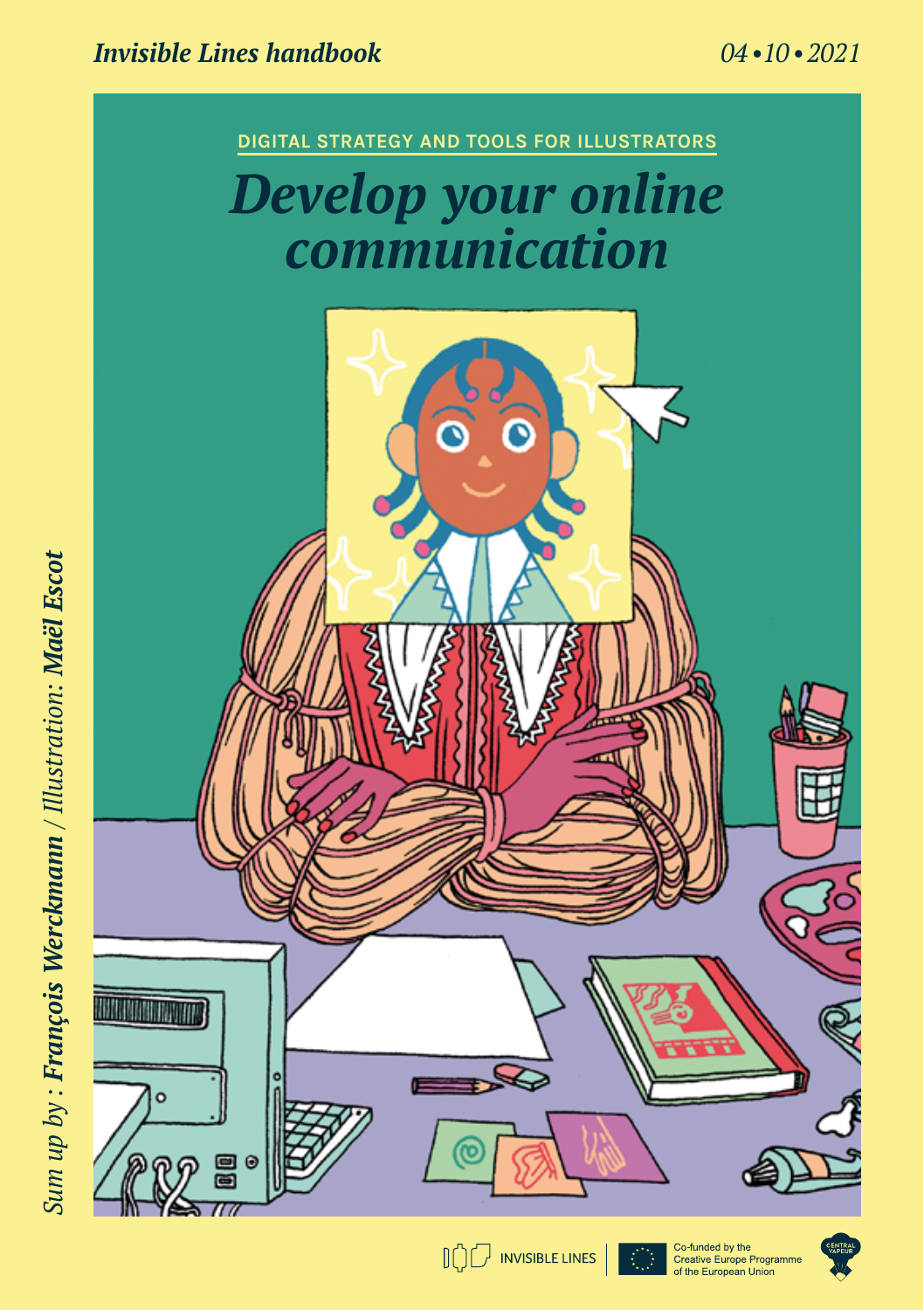#### **introduction**

#### **SPEAKERS**

#### **Francois Werckmann**

*Born and raised in Strasbourg, François Werckmann is a digital marketing consultant. Holding a degree in international law from the University of Paris I Panthéon Sorbonne, as well an additional degree in comparative law from the University of Paris II Panthéon Assas. He is also trained in digital marketing, steadily building his repository of skills since the 2000s until present day. François has been supporting his clients across a range of strategic pillars including web market research, the definition of digital specifications, project management and online marketing campaign since 2008. He leads a vast variety of customers specialised in online commerce, the press or B2B services. He also regularly leads workshops with festivals and illustrators to help them position themselves on the Web. François has also been a lecturer in communication school, in the field of digital marketing. linkedin.com/in/francoiswerckmann*

#### **rachel hill AOI speaker**

*The Association of Illustrators is a British trade association for illustration, to advance and protect illustrators' rights. The AOI promotes and encourages commercial and ethical standards within the industry, to improve the standing of illustration as a profession. Established in 1973, the AOI is now a global community of illustrators, collectives, agencies and universities. As a membership based organisation, the AOI champions illustrators and the illustration industry with education, promotion and campaigning to achieve a thriving industry for us all.* 

*Rachel Hill is the Membership Director at the Association of Illustrators. Through the AOI, Rachel advises illustrators on self-promotion, portfolios, negotiation and copyright. Having previously worked as an Illustration Agent, Rachel is passionate about helping illustrators take the next step in their careers theaoi.com*

*It is a huge challenge for freelance illustrators to ensure their online visibility. There is a lot of content online to consume, and public attention is limited. All too often, the illustrator does not set clear goals, and if they do, they do not know how to achieve them or will simply try to do as the neighbour does, hoping that it works. The aim of this training course is to give illustrators a clear framework for action, as well as all the advice necessary to deploy their strategy to develop their online visibility.*

*invisiblelines.eu / centralvapeurpro.org*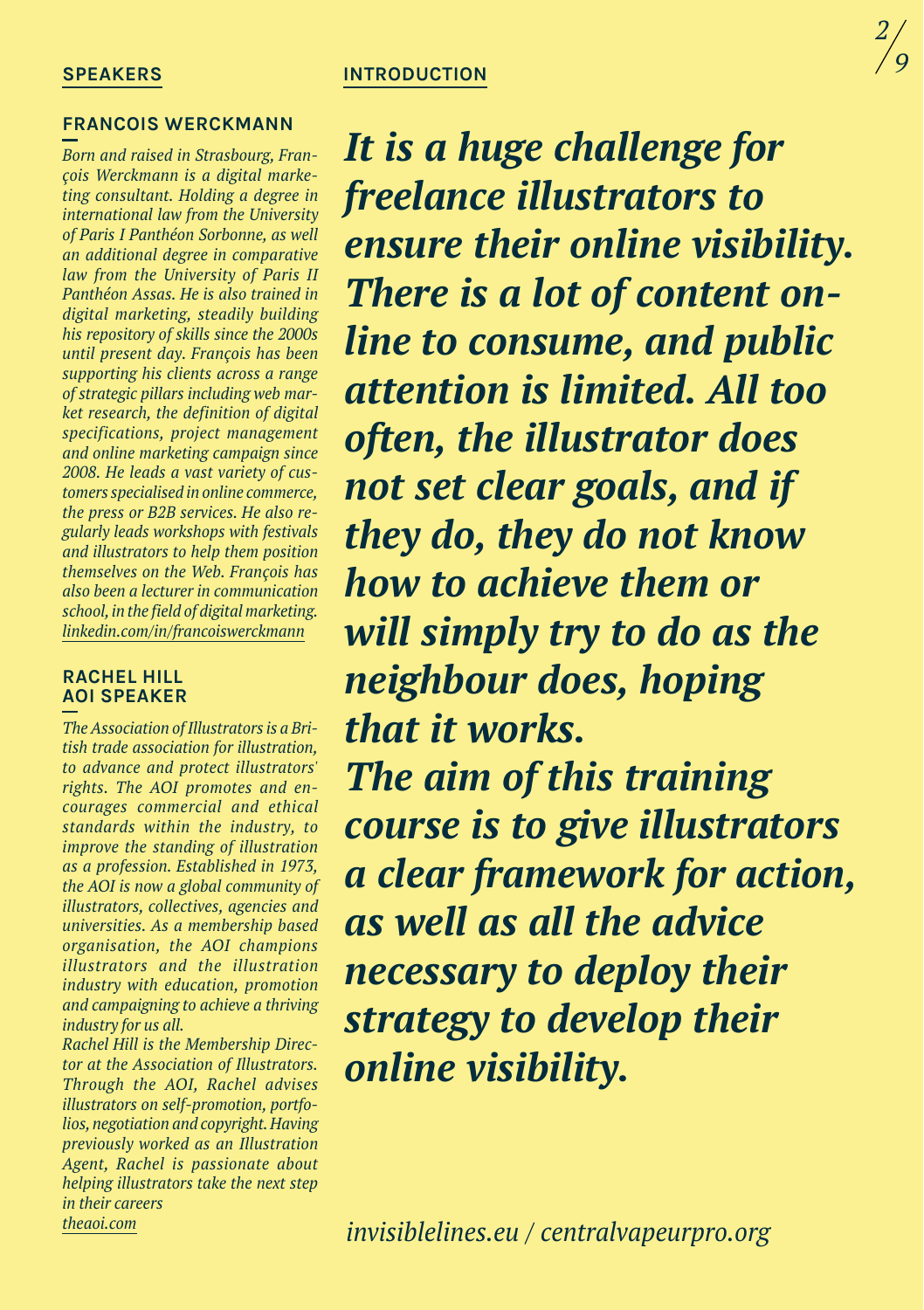*Just like when you build a house, you need a plan. To make a plan, you first need to know what you want to do. For digital communication this means: defining your objectives and targets. This will allow you to:* 

- *• Define your actions*
- *• Give meaning to your daily actions*
- *• Define how and where you want to communicate*

# **A** THE OBJECTIVE

No two goals are the same, there are primary objectives and secondary ones. Selling your books, getting contracts, getting an agent, are all examples of **primary goals**. To achieve them, you often have to go through **secondary goals**, such as creating a community, developing your reputation or expanding your professional network.

| <b>Primary Objectives:</b>  | <b>Secondary Objectives:</b>       |  |
|-----------------------------|------------------------------------|--|
| • Sell your books           | • Build a community                |  |
| • Getting an agent          | • Develop your reputation          |  |
| • Get a publishing contract | • Develop your credibility         |  |
|                             | • Expand your professional network |  |

#### **the targets b**

This is the set of people to whom your content is addressed and with whom you wish to interact. **Here are just a few examples:** *Comic Book Readers, Journalists, Communication Agencies, Publishing Houses, etc.*

| <b>Objectives:</b>                      | Targets:                                                                                                       |
|-----------------------------------------|----------------------------------------------------------------------------------------------------------------|
| • Sell your books                       | The target readers of your niche (comic book rea-<br>ders, children, teenagers), publishers                    |
| • Increase your<br>professional network | Communications agencies, agency management,<br>ADs, corporate communications management,<br>publishers, agents |
| • Increase your notoriety               | Media, bloggers, influencers                                                                                   |

*Conclusion: Knowing what your objectives are and who you target, will help you alter and adjust your personal branding, to more accurately define the way you express yourself online and on which social media platform(s) you want to be active.*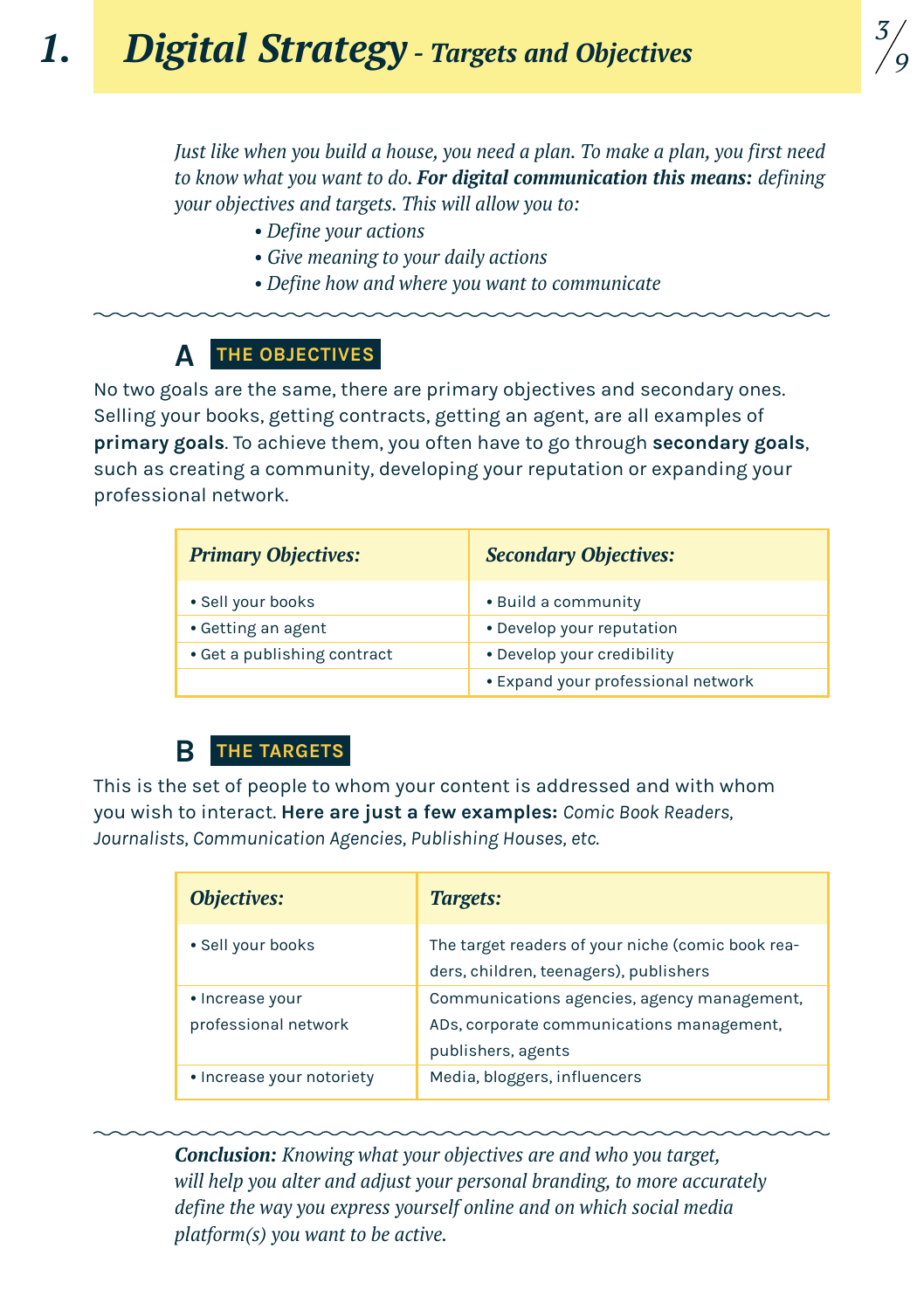### **A the ideal website**

*Your website is your online business card. It's where you can express your style and personality in a much freer way. Still, you have to follow best practice and have your objectives and personal identity in mind.* 

*So, what is the ideal website? Ideally, it should:* 

- *• Seduce*
- *• Inform*
- *• Transform*

#### **1 • Seduce**

**Your website must be attractive to your audience.** In your particular line of work, you must impress at first sight. A large picture of your work will help the visitor to immerse herself in what you are proposing. But also, you might want to provide an original experience, through videos, gif, or others UX ideas that you might have. This will create an emotional link between your work and the visitor, immersing her in your world.

#### **2 • inform**

#### **• Who are you?**

This is relevant to your brand and your professional identity. Don't hesitate to simply state what your job is, and what you offer.

#### **• Make it clear**

You don't want the visitors to have to guess. If it seems clear to you, *make it crystal clear for them*. Just a word, and everything will be intelligible. What services or products do you offer? Advertising, press, books, comics You can make it clear and visible through your menu and say it again in your bio, or even explain it through your baseline. This way, your targeted audience will immediately find the right content and understand that you can answer to their desires.

#### **• Show off your work and flex**

If you have well known references, be loud and proud about them and state them again in your bio. This will help create confidence and respect in the visitor's mind – making them much more inclined to contact you or to look at your work in a more favorable way.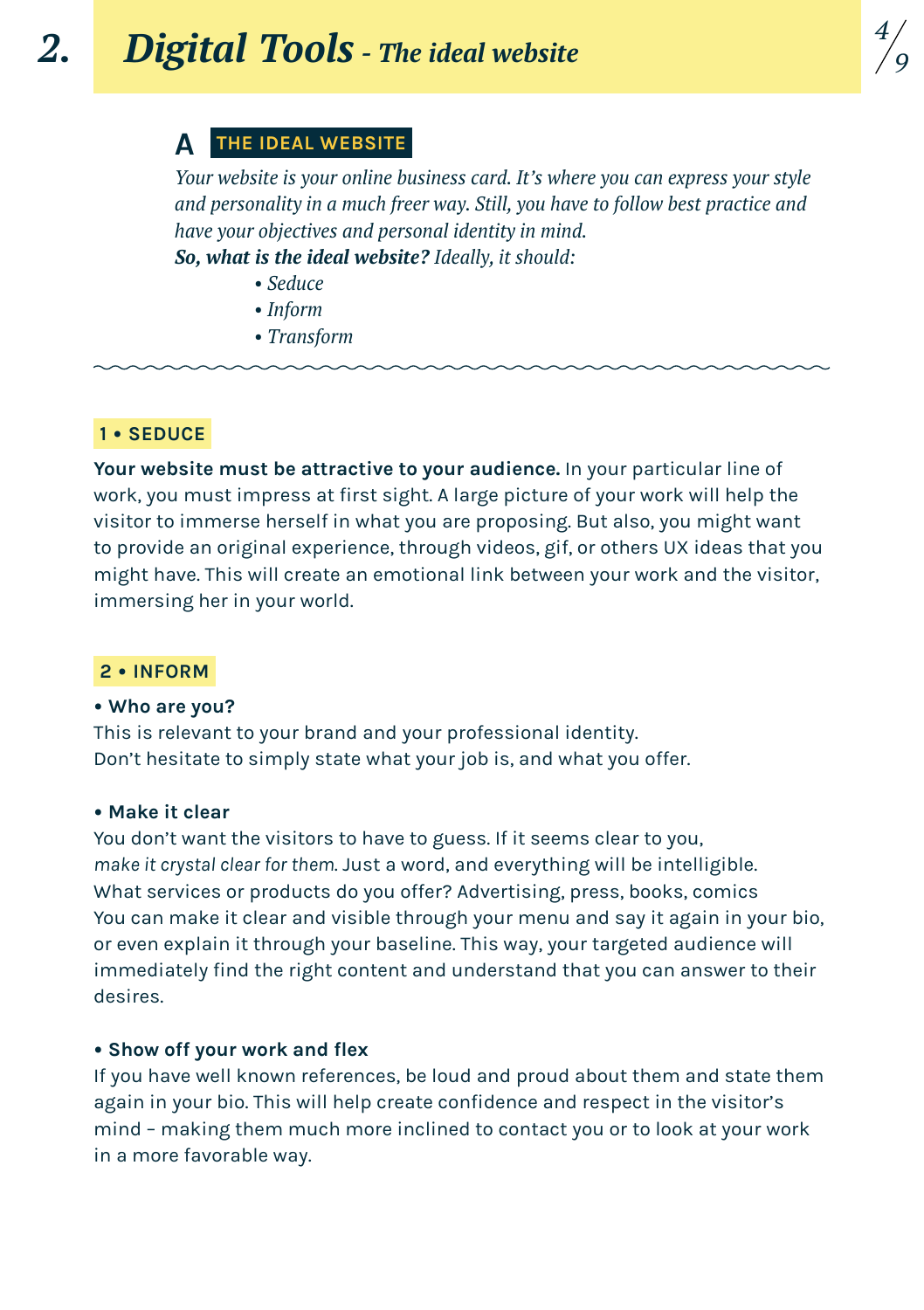#### **3 • transform**

Your website must transform the visitor and turn him into one of your primary or secondary objectives such as a:

*5 9*

- Follower on your social networks
- Direct contact
- Subscriber of your newsletter
- Buyer of your work

To do so, the objectives must be visible and even highlighted for the most important of them.

|                  | Define the objectives<br>of your website | Seduce & inform        | <b>Display</b><br>your objectives |
|------------------|------------------------------------------|------------------------|-----------------------------------|
| <b>TAKE AWAY</b> | • Sell your work                         | • Display your work    | • The shop                        |
|                  | • Generate Business                      | in an attractive way   | • The contact page                |
|                  | contacts                                 | • Use video, gif, etc. | for business inquiries            |
|                  | • Help generate a strong                 | to immerse the visitor | • Invite people to follow         |
| WEBSITE          | community online                         | • Show your references | you on Instagram                  |
|                  |                                          |                        | • Invite people                   |
|                  |                                          |                        | to subscribe to your              |
|                  |                                          |                        | newsletter                        |
|                  |                                          |                        |                                   |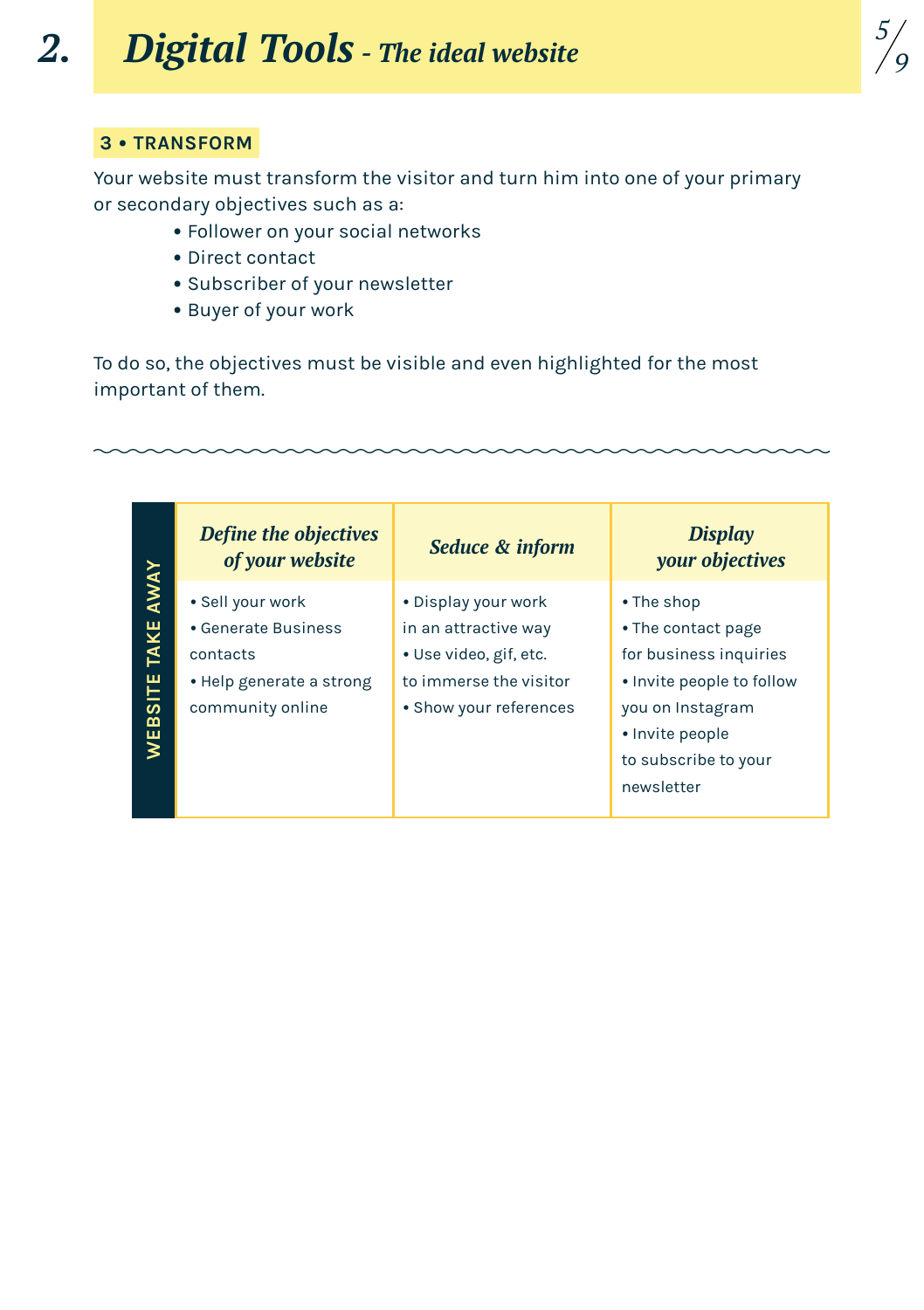### *2. Digital Tools - The ideal website*

## **Making yourself known: the problem of attention**

- Over 90% of the data on the internet has been created since 2016 only
- Instagram users upload over 100 million photos and videos every single day

*You're competing for the attention of web users with a tremendous amount of content. The question is, how can you cut through the noise? How can you become known in your field and grow your audience organically?*

*We will scan the different ways to generate traffic on your website before we focus on the next part on social networks, particularly Instagram.*

### **How to generate traffic on your website?**

- **Search Engine Optimization (SEO)** is about making your website visible on search engines based on user queries. You should at least be visible on the top page of Google with your name.
- **Online advertising** allows you to buy qualified traffic to increase the visibility of your content.
- **Web partnerships and PR** (Press Relation) allow you to connect with the audiences of others (online newspaper, bloggers, other influencers or fellow illustrators).
- **Emailing** generates traffic and keeps a strong link with your audience thanks to your newsletter and the subscribers you can accumulate month after month on your website. It's a qualified audience and a privileged contact, directly in the mailbox of your subscribers.
- **Social media** can obviously also be a great source of traffic to your website. And in itself, it's a great way to connect with your audience.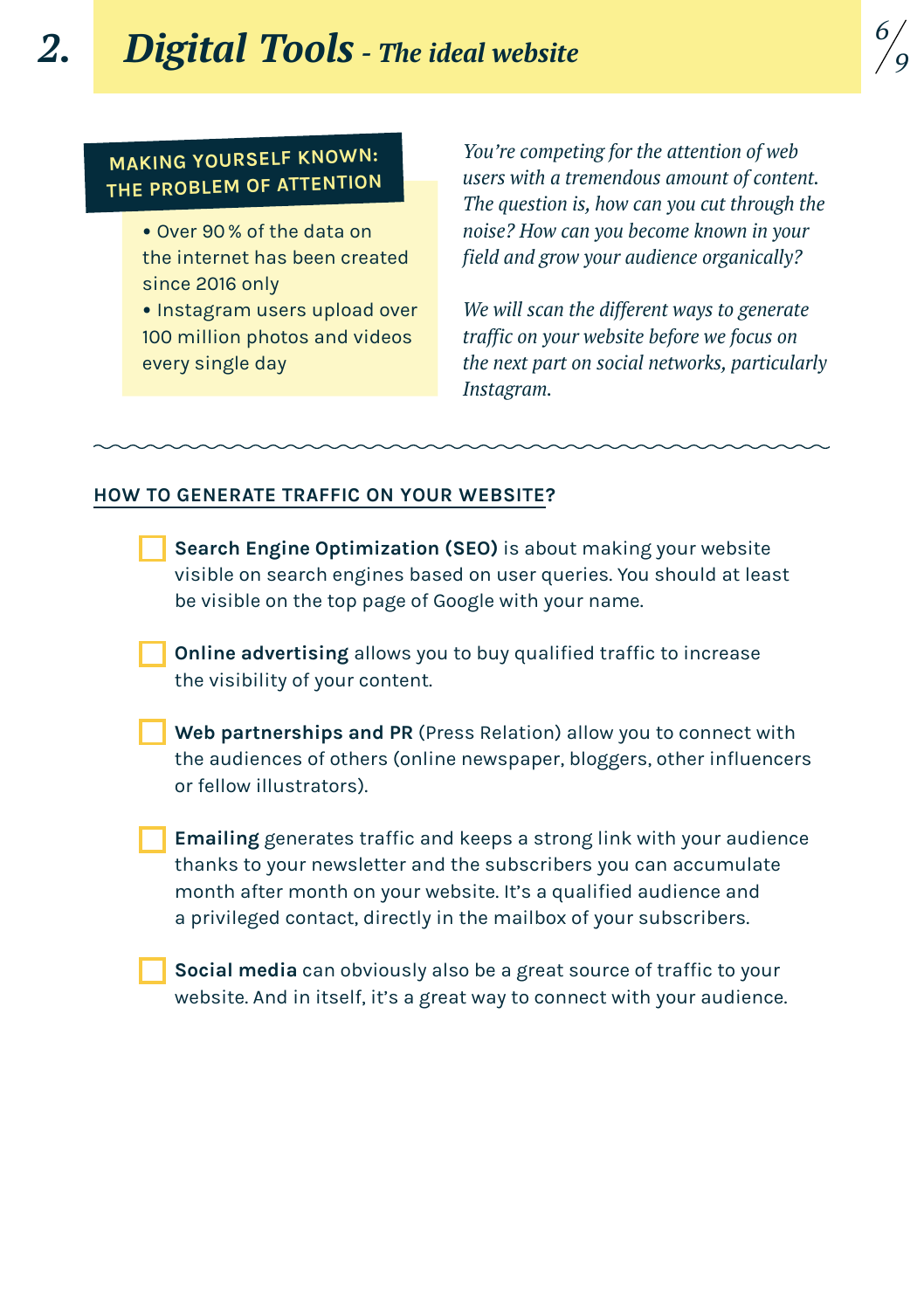## **B social media**

*Social media has been created to connect people; these platforms are the perfect place for personal branding. You have to ask yourself various questions to have a great presence on these platforms.* 

- *• Which social media should you choose?*
- *• What does social media want*
- *• How to perform on them?*

### **1 • Choose your Social Media Platform**

#### **• Facebook**

The generalist, the contemporary equivalent of the Yellow Pages. It is also the platform with the most active users in the world. You must at least have a presence on this network.

### **• Instagram**

This is the ideal network for sharing images. Perfect for your line of work.

#### **• Twitter**

Ideal for news. If you're focused on news stories, this is the place to go to be visible.

### **• LinkedIn**

This is a network often neglected by illustrators, but which can be an opportunity to reach a different target of decision-makers and professionals in order to get out of the "entre-soi" of Instagram.

### **• The others**

If your target a younger audience, you might consider choosing **Snapchat** or **TikTok** for examples. If you want or create a lot of videos, you should be present on **YouTube** or even **Twitch**.

### **2 • What does social media want?**

The goal of social media is **to maximize the engagement of their audiences** in order to expose them to the maximum range of advertising content. Social Media wants content that generates maximum quality engagement by real human beings!

**To do so, they use algorithms**. Algorithms are computer programs that analyse the behavior of Internet users and decide what content is best suited to each user. Thus, it will search for each user the contents that will make her react the most and keep her on their network. **To grow your targeted audience, you have to make them react!** Eventually, they will contact you to work with you, go to your website, or buy your book.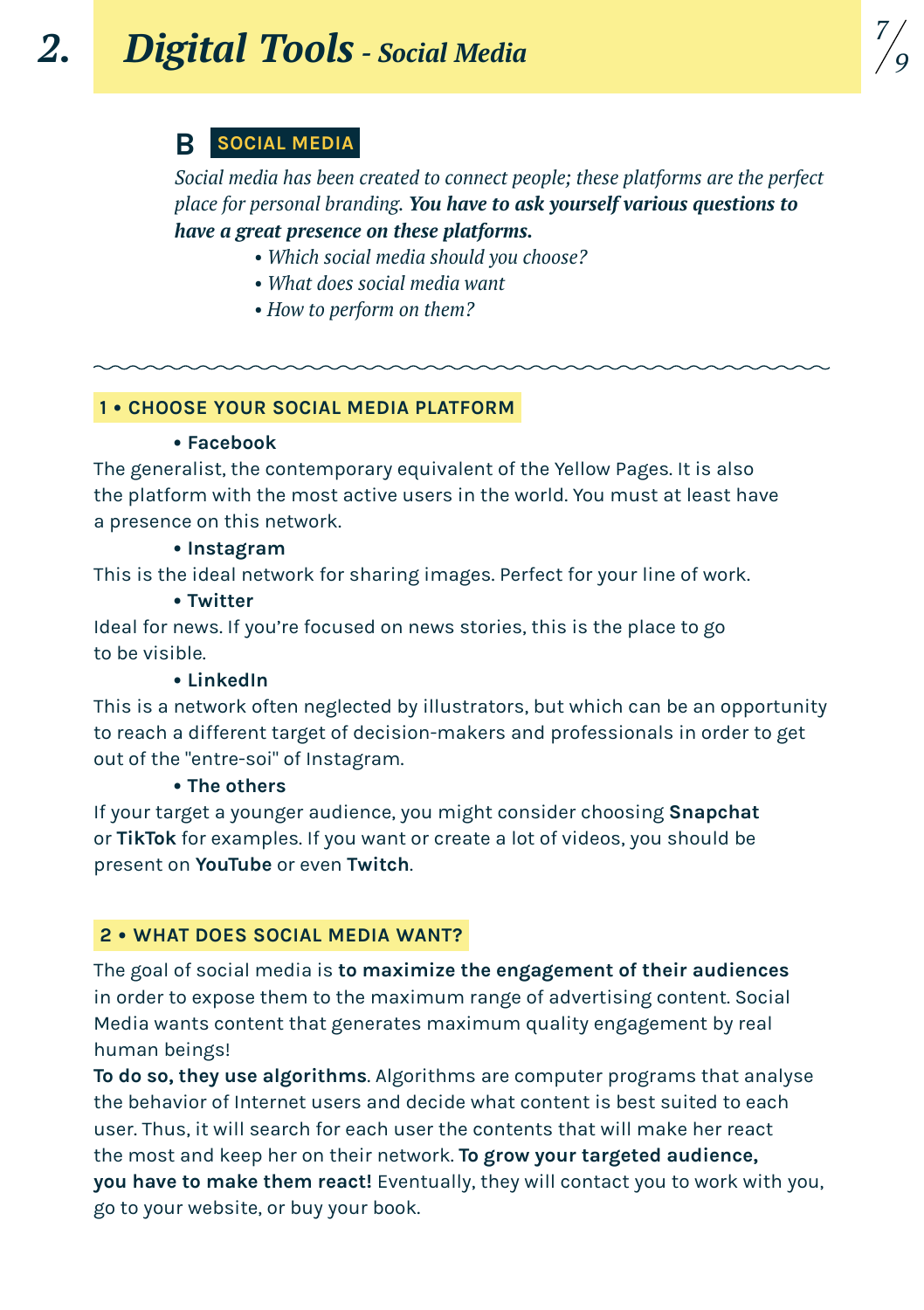### **3 • How to perform?**

#### **Two Questions to ask to Yourself:**

**•** Why will people want to follow you on social media? Are they friends, fans of your content, business contacts?

**•** What value do you provide on social media?

This is the most important question because it establishes why people follow you and interact with you on social media.

*8 9*

**People will follow you and react to your content because you provoke an emotion in them.**

### **Here are the kind of content that are generally identified to generate interactions:**

- **Conversation**: questions, polls, etc.
- **Entertainment**: comics, contests, memes, jokes, etc.
- **Connection**: behind the scenes, how you create content
- **Inspiration**: facts, quotes, personal stories, storytelling, etc.
- **Promotion**: production, services, special offers and products
- **• Education**: Informative posts, tips and tricks, case studies, how-to, etc.

### **For illustrators we can be more specific:**

**• Your work**: your last book, the last sheet you drew, the last illustration you were ordered to (*you can show the illustration itself or the printed medium: the book, the magazine, etc.*)

**• You at work** through images, gifs, or videos – a way to show the creative process and humanize the relationship to your audience.

**• A reaction to the news**: will tend to make it easier for people to react.

**• A fake campaign for a brand that inspires you** to capitalize on brand awareness and its audience.

**• A reinterpretation of a pop-culture object that affects you**: the latest series that you liked for example, to capitalize on the link between the audience and the pop-culture object in question.

**To increase interaction you should**

(the algorithms will like it, and reward you for it):

- **Vary the content type** (*Gif, video, images educational, fun, etc.*)
- **Vary the type of publication** (*posts, stories, reels, IGTV, etc.*)
- **Engage in conversation** (*not only on your page, but also on other pages contents*)